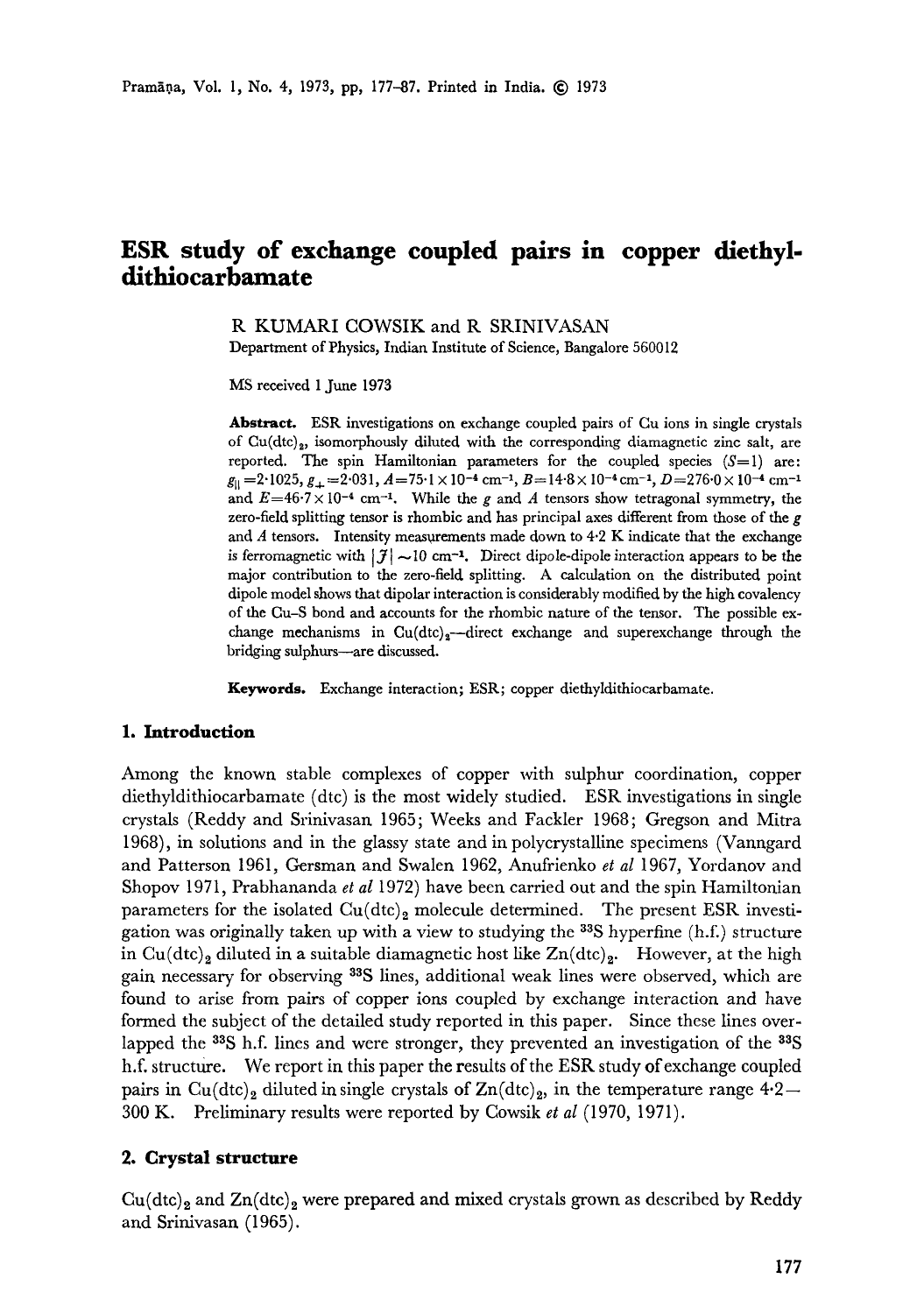

Figure 1. Orthographic projection of the structure down the line which makes an angle of  $90^{\circ}$  with the b-axis and  $60^{\circ}$ -- $(\beta-90^{\circ}) = 36^{\circ}8'$  with the c-axis.

The crystal structures of the complexes have been solved by Bonamico *et al* (1965a, 1965b). Cu(dtc)<sub>2</sub> crystallizes in the monoclinic space group  $P2_1/\epsilon$ ,  $z=4$ . The unit cell parameters are:  $a=9.907$ ,  $b=10.627$ ,  $c=16.591$  Å and  $\beta=113^{\circ}52'$ . The Cu atom has a distorted tetragonal pyramidal coordination with four sulphur atoms in a plane, at an average distance of 2.31  $\AA$  and a sulphur atom from the centrosymmetrically related molecule at the apex, at a distance of 2.85  $\AA$  (figure 1). Each pair of centrosymmetrically related Cu atoms  $(3.59 \text{ Å}$  apart) share sulphur atoms, thus creating a bimolecular unit. The zinc complex also belongs to the same space group. The structure is identical to that of  $Cu(dtc)_{2}$  except for small changes in the position of the metal atoms. Also, the fact that mixed crystals could be grown in all proportions suggests the compounds are almost isostructural.

#### **3. Room temperature ESR results**

The ESR measurements were made on an X-band spectrometer using 100 kHz modulation in the temperature range  $4.2-300$  K. A proton resonance probe was used for magentic field measurements with DPPH as the g-marker.

Single crystals containing a very low percentage of Cu show the expected spectrum from isolated Cu ions  $(S=1/2, I=3/2)$ . At high gain, weak lines were observed outside the  $S=1/2$  spectrum on both the low and high field sides. In single crystals with higher concentration of Cu, the intensity of these lines increased relative to that of the  $S = 1/2$ spectrum. A careful examination showed that the lines fell into two groups each consisting of seven lines. The lines within each group were unequal in intensity. These observations suggested that the additional lines originate from an exchange coupled species with  $S=1$  with approximately equivalent coupling to two nuclei each with  $I=3/2$  (the triplet spectrum).

Exchange coupling between two ions with spin  $S=1/2$  gives rise to a diamagnetic singlet state and a paramagnetic triplet state. ESR transitions are observed between the states of the triplet. The zero-field splitting (z.f.s.) of the triplet levels gives rise to two fine structure transitions. In the present case, each fine structure line is further split into seven h.f. components due to equivalent coupling to the two copper nuclei of the exchange coupled pair. The relative intensities of the seven lines corresponding to the values 3, 2, 1, 0,  $-1$ ,  $-2$  and  $-3$  of the total magnetic quantum number  $M_I$ , are in the ratio  $1:2:3:4:3:2:1$ . In general, all the h.f. lines could not be seen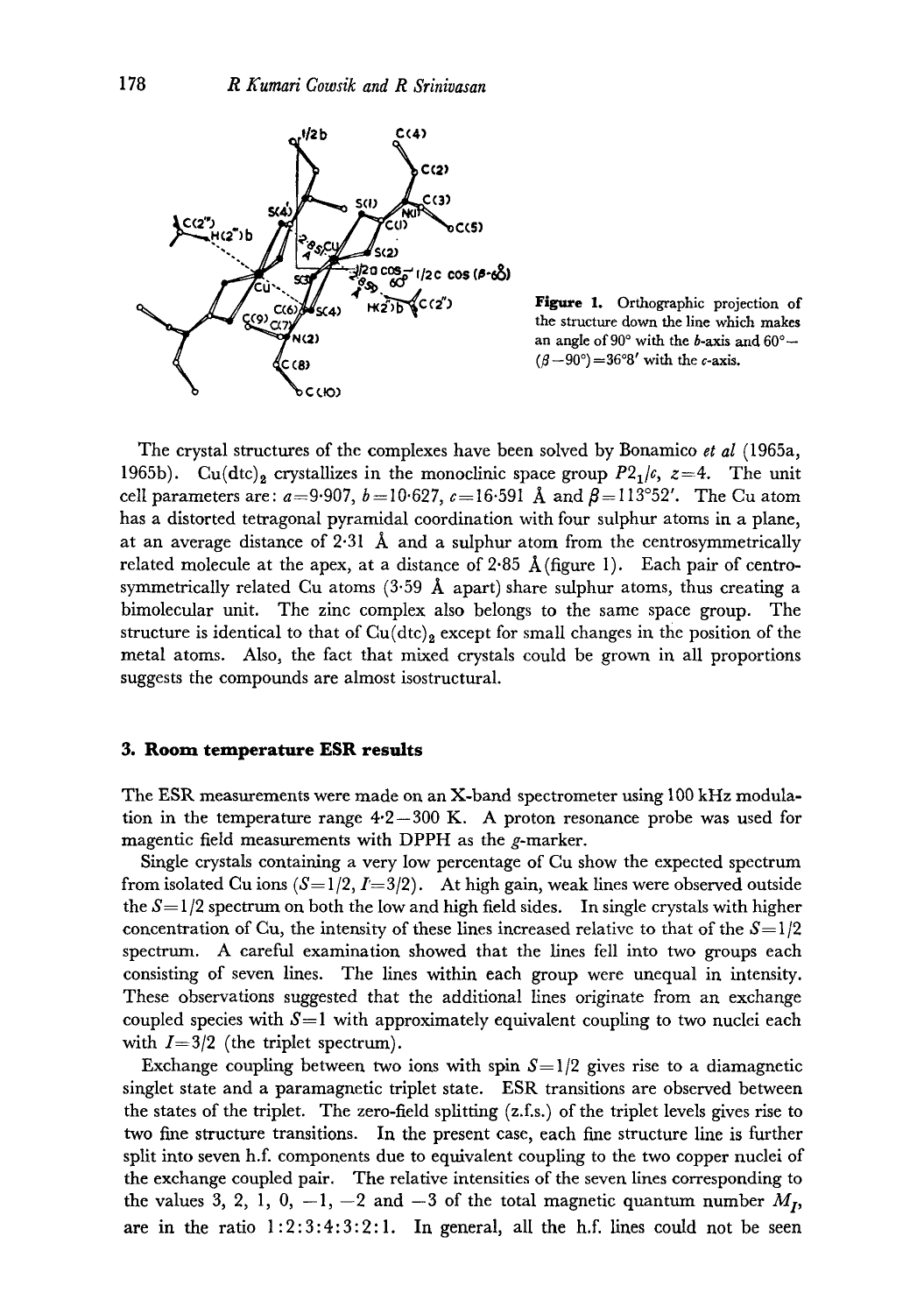because of overlap with the fines of the doublet spectrum. The lines of the triplet spectrum are much broader than the doublet lines.

The observed triplet spectrum is ascribed to inversion related pairs of Cu atoms with a separation of  $3.59 \text{\AA}$ . Since there are four molecules in the unit cell, in general, two sets of pair lines are observed. The two pairs become equivalent for magnetic field orientations in the *ac*-plane.

The pair spectrum was first studied in the  $ac$ -plane (figure 2a). In certain orientations, the central h.f. component  $(M<sub>r</sub>=0$  line) was seen just outside the extreme h.f. line of the doublet spectrum. The principal axes of the g and  $\Lambda$  tensors for the doublet and triplet spectra coincide. While the  $g$  values for the two are approximately the same in all orientations, the h.f. separation for the coupled species is roughly half that for the isolated ion. This implies that exchange is sufficiently fast to average the h.f. interaction to half that for a single ion. However, for orientations near the maximum z.f.s, direction, the h.f. separation is larger in the low field fine structure transition than in the high field transition. This implies that A and D are of the same sign i.e., negative, since  $A$  is known to be negative for cupric complexes. However, the observed differences are larger than could be attributed completely to second order effects. The  $g$  and  $h.f.$ tensors have approximately tetragonal symmetry while the z.f.s, tensor is considerably rhombic.

The angular variation of the spectrum was then studied in the plane defined by the b-axis and the maximum z.f.s. direction in the *ac*-plane  $(D_{\text{max}})$ .  $D_z$ , the maximum z.f.s. direction in the  $D_{\text{max}}$  b plane, corresponds to the z principal direction of the fine structure tensor. The angle between the  $b$ -axis and the  $D<sub>z</sub>$  direction was found to be 68 $\degree$ . This would agree with the metal-metal direction being the z direction of the z.f.s. tensor.

Since the z.f.s, tensor was found to be rhombic, it was also necessary to fix its x and y directions. Angular variation study was difficult because the intensity of the pair spectrum decreased with increasing  $\psi$ , the angle between H and  $D_z$ . Therefore, the



Figure 2. (a) ESR spectrum of Gu,  $\text{Zn}(dtc)_2$  with H along the  $D_{\text{max}}$  direction in the *ac*-plane  $(T=300 \text{ K})$ .

(b) ESR spectrum with H along the  $D_{\text{max}}$  direction in the *ac* plane  $(T=20 \text{ K})$ .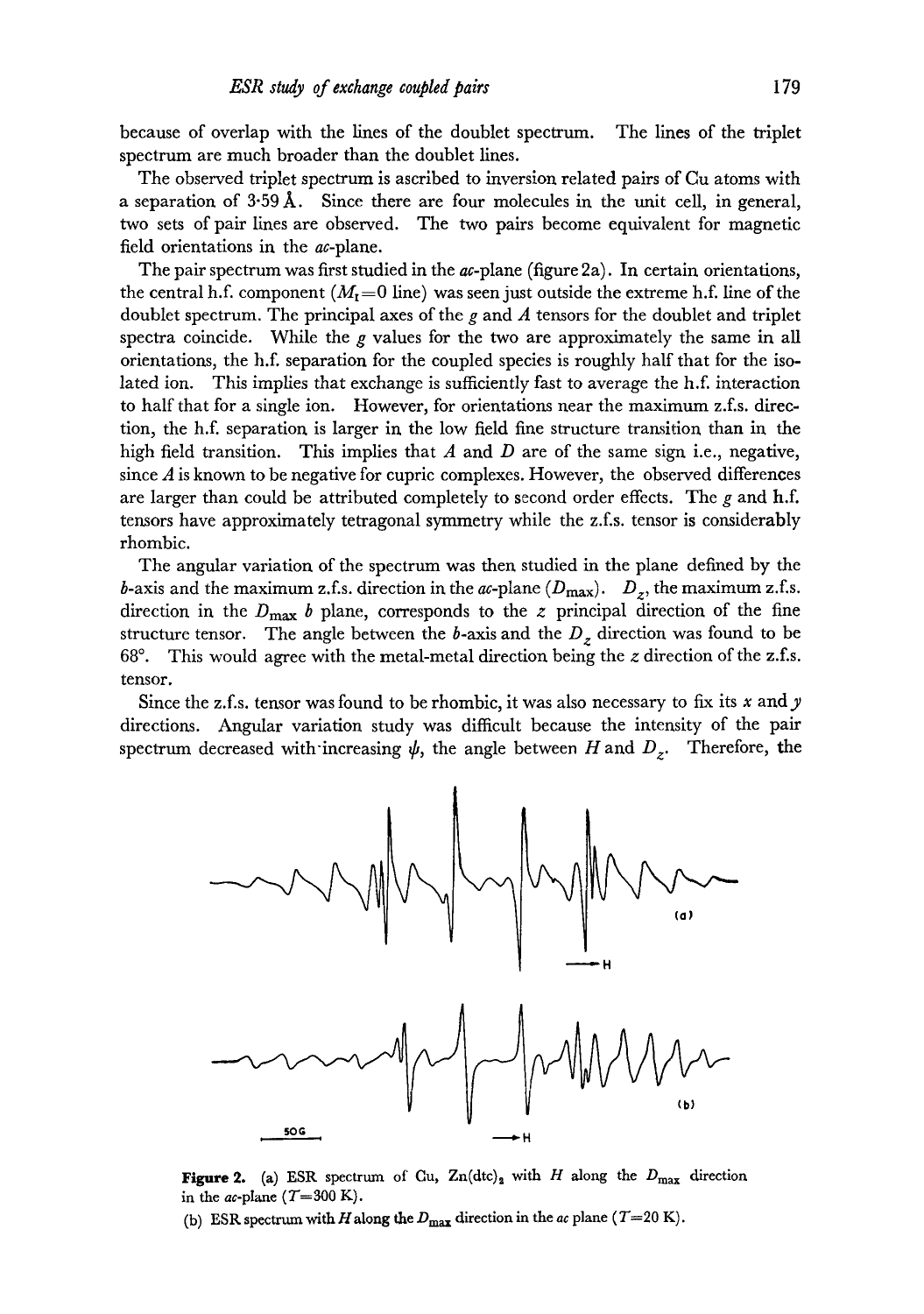axes were first inferred from symmetry considerations and then checked by experiment.

Experimentally it was found that the  $g_{\parallel}$  direction is along the Cu-S(4') direction and the *D<sub>z</sub>* direction is along the Cu-Cu' direction (see figure 1). The major contribution to the rhombic term arises from a distribution of the unpaired spin. From an examination of the ligand geometry, the normal to the  $Cu-S(4)$ -Cu'-S(4') plane  $(g_{\parallel}D_z)$  plane) is inferred to be a principal axis of the z.f.s. tensor. Anisotropy in the g-factor also introduces a rhombic term. The normal to the Cu-S(4)-Cu'-S(4') plane being the line of intersection of the tetragonal plane of the g-tensor and the plane normal to  $D_z$ , it would be a principal axis of the z.f.s. tensor from this consideration too. The third principal direction should lie in the  $g_{\parallel}D_z$  plane, normal to  $D_z$ .

From the crystal structure one finds that in  $Cu(dtc)_2$ , the b-axis lies almost in the Cu-S(4)-Cu'-S(4') plane. Experimentally too, the  $g_{\parallel}$  direction was found to be within a few degrees of the  $D_z b$  plane. The x and y directions were, therefore, determined from measurements in the  $ac$  and  $D_zb$  planes. The error involved in this assumption is about 5°. A check on the results was made by remounting the crystal with the  $D<sub>z</sub>$ direction vertical and studying the spectrum in the *xy* plane.

## **4. The spin Hamiltonlan**

The ESR spectrum of a pair of identical ions with effective spins  $S_1 = S_2 = 1/2$ , with g-tensors whose principal axes and values coincide and the axes of spin-spin interaction coincide with those of the g-tensor, has been studied in considerable detail. The Hamiltonian for the system (omitting h.f. interaction) is (Abraham and Bleaney 1970) :

$$
\mathcal{H} = \beta[g_x H_x (S_{1x} + S_{2x}) + g_y H_y (S_{1y} + S_{2y}) + g_z H_z (S_{1z} + S_{2z})]
$$
  
+
$$
\mathcal{J}S_1 \cdot S_2 + \mathcal{J}_x S_{1x} S_{2x} + \mathcal{J}_y S_{1y} S_{2y} + \mathcal{J}_z S_{1z} S_{2z}
$$
 (1)

The allowed values of the total spin operator  $S=S_1+S_2$  are a singlet  $S=0$  at  $-3J/4$ and a triplet  $S=1$  at  $J/4$  in zero field. ESR transitions are observed only between the states of the triplet. The triplet levels which are degenerate in zero field when exchange is purely isotropic, are split by anisotropic exchange. This initial splitting gives rise to two fine structure transitions. The isotropic exchange term does not have a direct effect on the nature of the ESR spectrum and only determines the temperature variation of the ESR intensity. Therefore, in the spin Hamiltonian describing the angular variation of the spectrum from  $S=1$  species, the isotropic exchange term can be omitted and the Hamiltonian rewritten as

$$
\mathcal{H} = \beta[g_x H_x S_x + g_y H_y S_y + g_z H_z S_z] + D[S_z^2 - \frac{1}{3}S(S+1)] + E(S_x^2 - S_y^2) \tag{2}
$$

where

$$
D = \frac{3}{4} \mathcal{J}_z \tag{3}
$$

$$
E = (\mathcal{J}_x - \mathcal{J}_y)/4 \tag{4}
$$

The solution of the spin Hamiltonian is simple for H parallel to x, y or z. The solutions are not simple analytical functions for general orientations of the magnetic field and the energy values and transitions are calculated using perturbation theory when the Zeeman interaction is much greater than D.

If the nuclear spin is non-zero, the h.f. interaction term to be added is

$$
S_1 \cdot A_1 \cdot I_1 + S_2 \cdot A_2 \cdot I_2
$$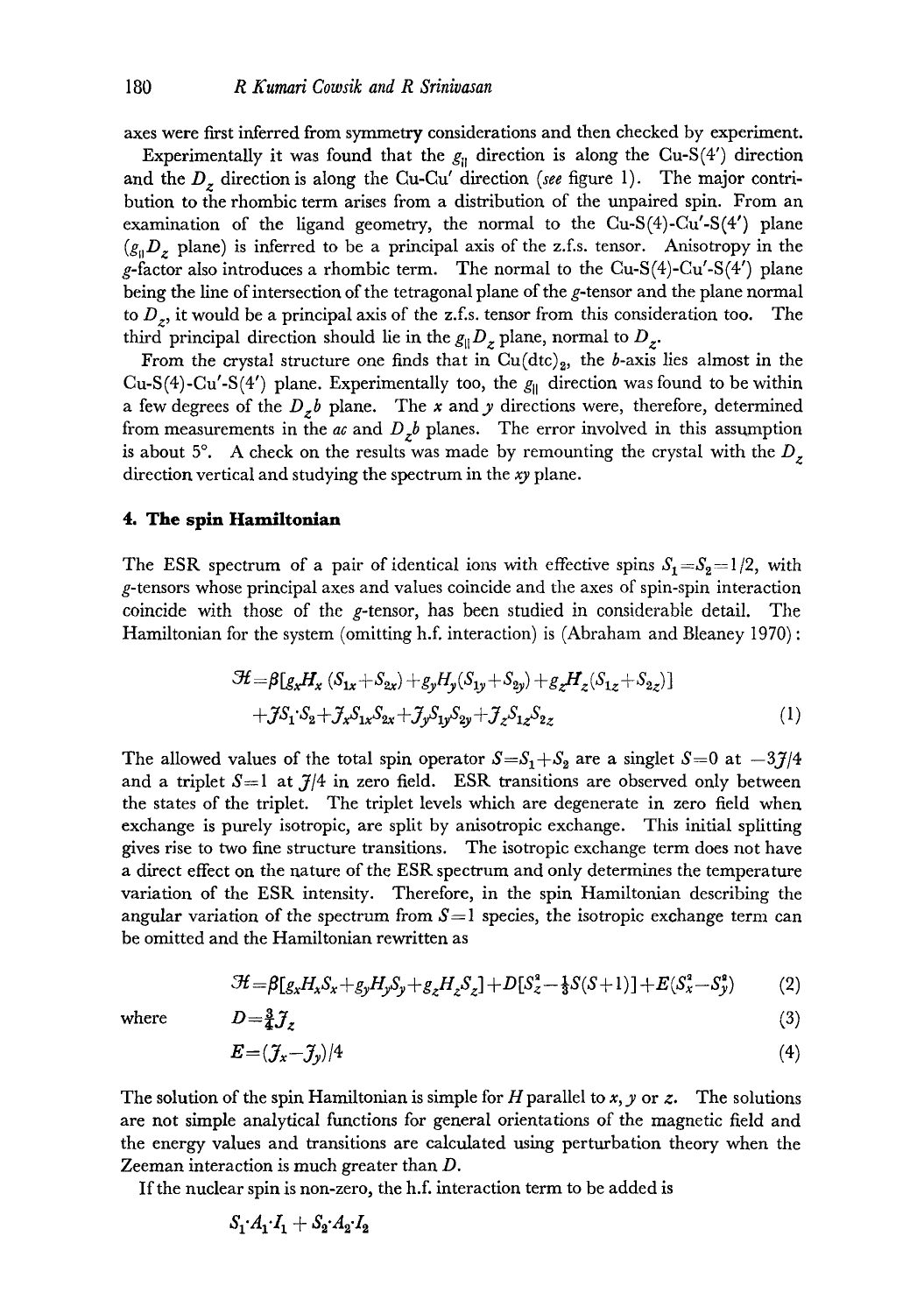For  $\mathcal{J} \gg g \beta H \gg A$ , each fine structure transition is split into  $4I+1$  components corresponding to the different allowed values for  $M_I$ , the total nuclear magnetic quantum number corresponding to the total nuclear spin  $I_1+I_2=2I$  (Slichter 1955). To first order the spacing between successive h.f. lines is half that for the isolated ion spectrum. The intensity of the components is proportional to the statistical weight of the corresponding nuclear state defined by  $M_I$ .

In the case of  $Cu(dtc)_2$ , the axes of the g-tensor and the h.f. interaction coincide and are different from those of the spin-spin interaction.

The g and A tensors have tetragonal symmetry and the z.f.s. tensor is rhombic. Therefore, the Hamiltonian is written as

$$
\mathcal{H} = \beta [g_{\parallel} H_z S_z + g_{\perp} (H_x S_x + H_y S_y)] + D [S_z^2 - \frac{1}{3} S(S+1)] \n+ E(S_x^2 - S_y^2) + A S_z I_z + B(S_x I_x + S_y I_y)
$$
\n(5)

with  $S=1, I=3$ . *x, y, z* are the principal axes of the *g* and *A* tensors and *x', y', z'* those of the fine structure tensor.

The solution of the Hamiltonian is complicated by the non-coincidence of principal axes. For  $g\beta H \gg D$ , perturbation solutions can, however, be obtained. The fine structure tensor is first expressed in the g-tensor frame in which the tensor becomes nondiagonal. Eigenvalues have to be evaluated by perturbation methods even along the  $x, y, z$  axes.

It was explained earlier that the normal to the  $g_{\parallel}D_z$  plane is a coincident principal axis of the g and fine structure tensors. This is taken as the  $y = y'$  direction. The x, z, x' and  $z'$  directions are located in the  $g_{\parallel} D_z$  plane. Neglecting h.f. interaction and expressing the fine structure tensor in the *x,y, z* frame, we have

$$
\mathcal{H} = \beta [g_{\parallel} H_z S_z + g_+(H_x S_x + H_y S_y)] - \frac{1}{3} DS(S+1)
$$
  
+ (D cos<sup>2</sup>  $\alpha$  + E sin<sup>2</sup>  $\alpha$ ) $S_z^2$  + (D sin<sup>2</sup>  $\alpha$  + E cos<sup>2</sup>  $\alpha$ ) $S_x^2$  - E $S_y^2$   
- (D-E) sin  $\alpha$  cos  $\alpha$  ( $S_x S_z + S_z S_x$ ) (6)

where  $\alpha$  is the angle between  $g_{\mu}$  and  $D_{z}$ .

To carry out the perturbation, the Hamiltonian is transformed to a reference system  $(x'', y'', z'')$  in which the Zeeman interaction is diagonal. The solutions are comparatively simple if the magnetic field is in one of the principal planes. For example, let us consider the magnetic field applied in the *zx* plane  $(\sim g_{\parallel}D_z)$  plane) at an angle  $\theta$  with the  $g_{\parallel}$  direction (the sense being defined). Then, the Hamiltonian transformed to the  $x''$ ,  $y''$ ,  $z''$  system is

$$
\mathcal{H} = g\beta H S_z'' - \frac{1}{3}DS(S+1)
$$
  
+  $(D_a \cos^2 \omega + E_a \sin^2 \omega + F_a \sin \omega \cos \omega) S_z^2''$   
+  $(D_a \sin^2 \omega + E_a \cos^2 \omega - F_a \sin \omega \cos \omega) S_x^2'' - ES_y^{s''}$   
+  $(-D_a \sin \omega \cos \omega + E_a \sin \omega \cos \omega - F_a \sin^2 \omega) S_x'' S_z''$   
+  $(-D_a \sin \omega \cos \omega + E_a \sin \omega \cos \omega + F_a \cos^2 \omega) S_z'' S_x''$  (7)

where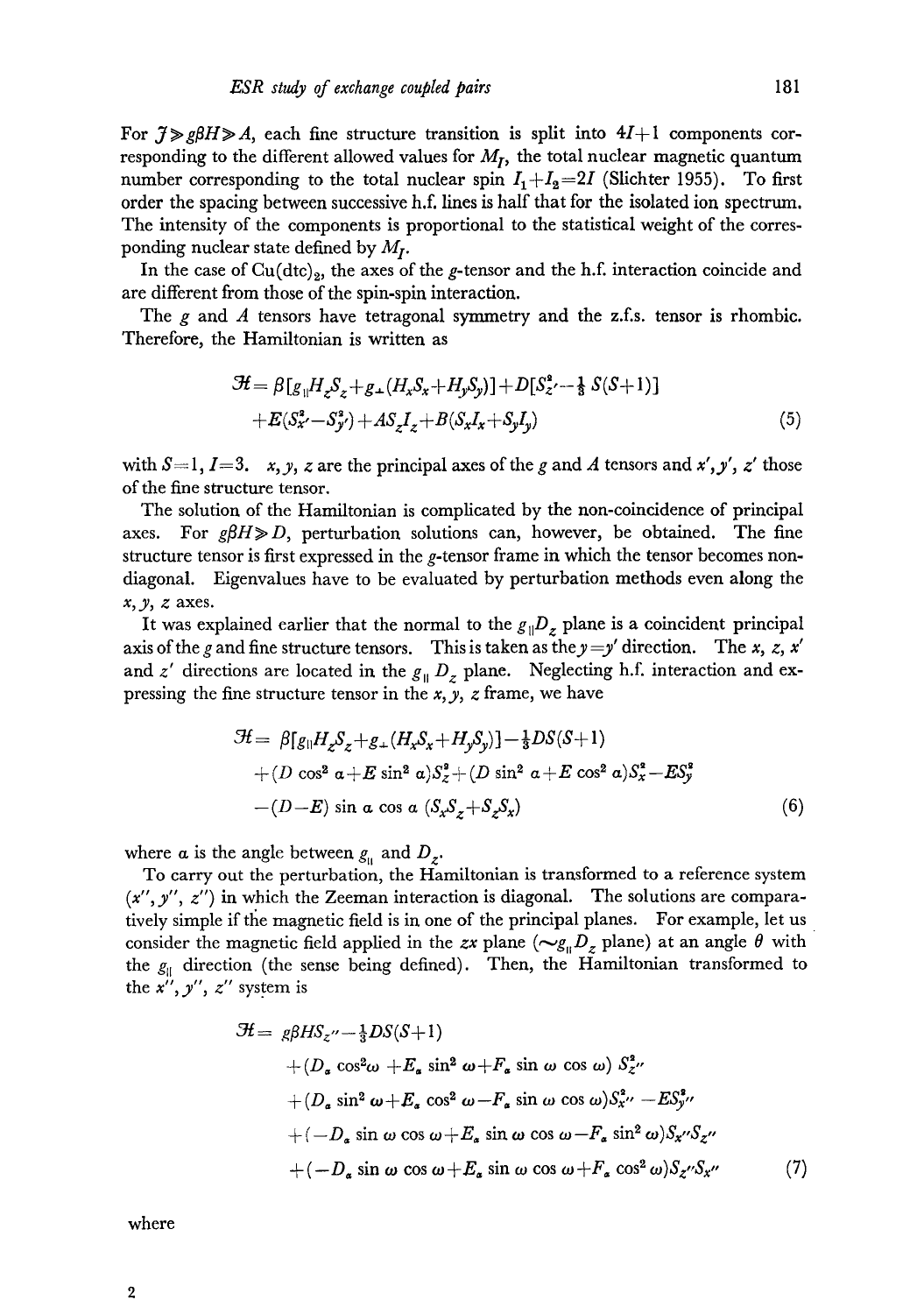$$
D_{a} = D \cos^{2} a + E \sin^{2} a
$$
  
\n
$$
E_{a} = D \sin^{2} a + E \cos^{2} a
$$
  
\n
$$
F_{a} = -(D - E) \sin a \cos a
$$
  
\n
$$
\cos \omega = g_{\parallel}/g \cos \theta
$$
  
\n
$$
\sin \omega = g_{\perp}/g \sin \theta
$$
  
\n
$$
g^{2} = g_{\parallel}^{2} \cos^{2} \theta + g_{\perp}^{2} \sin^{2} \theta
$$
\n(8)

This Hamiltonian contains similar terms as an axial Hamiltonian with coinciding  $g$ and fine structure axes, expressed in a coordinate system rotated from the  $z$  direction in the *zx* plane. The solution for such a case has been given by Bleaney (1951). The solution of equation (7) can be worked out similarly using basic states  $M$ , with  $z''$  as the quantizing axis. The energy values and transitions contain similar terms with the coefficients being dependent on D, E,  $\alpha$  and  $\omega$ . The long expression is not reproduced here. A similar analysis is possible in the yz and xy planes.

By fitting the experimental results in the *ac* and *bD<sub>z</sub>* planes to the Hamiltonian of eq. (5) the following values are obtained for the spin Hamiltonian parameters.

> $g_{\shortparallel} = 2.1025$  $g_{0} = 2.031$  $A=75.1\times10^{-4}$  cm<sup>-1</sup>  $B=14.8\times10^{-4}$  cm<sup>-1</sup>  $D=276.0\times10^{-4}$  cm<sup>-1</sup>  $E=46.7\times10^{-4}$  cm<sup>-1</sup>

#### **5. Low temperature studies**

The ESR spectrum at room temperature provided unmistakable evidence for exchange coupling, and the exchange integral appeared to be sufficiently greater than the h.f. interaction. Since the value of  $\tilde{\jmath}$ , in such cases, can be estimated only from the temperature variation of the intensity of the triplet spectrum, ESR studies at low temperature were taken up.

At 77 K the pair spectrum lines were considerably narrowed with respect to the isolated ion lines, thereby causing an apparent enhancement of the intensity of the pair lines. The  $S=1$  spectrum was sufficiently strong at 77 K implying that either the exchange interaction is ferromagnetic, or if antiferromagnetic, very small. However, the evidence was not conclusive. Spectra with H along the  $D_{\text{max}}$  and  $D_z$  directions at various temperatures down to  $4.2 \text{ K}$  were recorded.\* One of these recordings is reproduced in figure 2b.

A striking feature of the recording is the inequivalence of the two fine structure transitions. Although the binomial distribution in h.f. intensities is preserved in the high field transition, the low field transition is weaker and is split into a number of components. The extreme lines at the high and low field ends have similar intensities. The  $M_I = 0$  line of the low field transition appears to be affected most. A satisfactory explanation of this experimental feature could not be given with the few recordings that were available to us. This is attributed to the presence of isolated paramagnetic ions in the neighbourhood of the pairs. These cause local fields at the site of the pairs.

\*Thanks are due to the Department of Chemistry, University of British Columbia, for providing facilities to one of us  $(R.S.)$  to record the low temperature spectra in the range  $77-4.2$  K.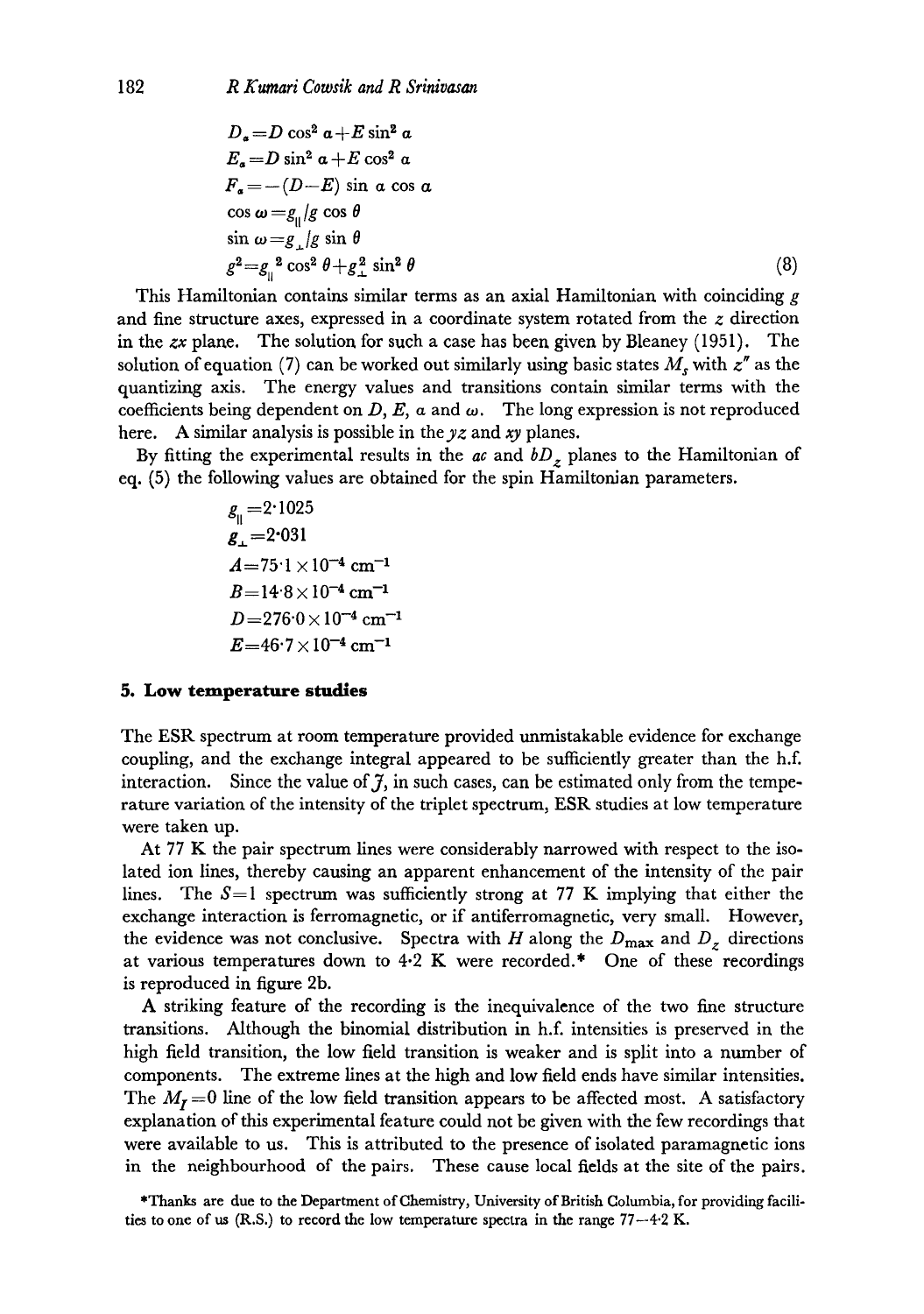These fields have a static as well as a fluctuating component. The static component may cause a g-shift and a change in  $D$  for the pairs, thus displacing the lines from their nominal positions. There are several possible positions near a pair for the third paramagnetic ion, and at the large concentrations used, the number of such groups would be considerable. The intensity of the expected seven lines decreases and the displaced lines acquire a certain intensity. The g and D changes appear to fortuitously cancel in the high field transition. It is not clear how the different h.f. transitions are affected differently in the low field transition. The effect is less pronounced at high temperatures as the polarization field of the isolated spins is low. Relaxation effects may also be partly responsible.

Other possible explanations which could account for this unusual effect were also considered. A decrease in  $\tilde{\jmath}$  at low temperatures could permit admixtures of singlet and triplet levels through h.f. interaction. This, however, does not explain the difference in behaviour of the two fine structure transitions. Second order effects in h.f. coupling, cross terms between D and A, difference in the h.f. constants of  $^{63}Cu$  and  $^{65}Cu$ , etc., are not sufficiently large to explain the observed difference. Motional effects would also affect the two transitions symmetrically.

Definite conclusions can be drawn only after more detailed experiments are performed. It appears reasonable to estimate  $\tilde{\jmath}$  from the intensity variation of the high field transition. From intensity measurements below 20 K the coupling was found to be ferromagnetic with  $|\mathcal{J}|=10$  cm<sup>-1</sup>. We had made a preliminary estimate of the exchange integral in Cu(dtc)<sub>2</sub> as  $|\mathcal{J}|=30$  cm<sup>-1</sup>. In this determination the line widths had been assumed to be constant. On cooling, the triplet lines narrow down faster than the lines of the doublet spectrum. Since this has been taken into account now, the present estimate is likely to be more reliable. Several different estimates of  $\tilde{\jmath}$  in Cu(dtc)<sub>2</sub> are available. Villa and Hatfield (1971a) have studied the pair spectrum in a polycrystalline sample of Cu  $(dtc)_2$  diluted with  $Zn(dtc)_2$ , and from susceptibility measurements (Villa and Hatfield 1971b) they conclude that the exchange is ferromagnetic with  $\left| \mathcal{J} \right| = 24$  cm<sup>-1</sup>. Based on susceptibility data Gregson and Mitra (1968) report  $0.7 = +8$  cm<sup>-1</sup> and Hara *et al* (1969) conclude there is very little exchange in Cu(dtc)<sub>2</sub>. From ESR line width measurements Pal *et al* (1968) estimate  $\tilde{\jmath} = 0.08$  cm<sup>-1</sup>. Obviously, the disagreement is due to the measurements not being sensitive to  $\tilde{\jmath}$  at temperatures  $T\gg |\mathcal{J}|/k$ . Also, the intensity effects are not as pronounced and striking as in the case of antiferromagnetic coupling.

Ferromagnetic coupling is rather unusual in copper complexes. In the investigations reported, except in a few cases (Hatfield *et al* 1970, Barnes *et al* 1970, ViUa and Hatfield 1971c), the coupling has been found to be antiferromagnetic (Konig 1966, Kokoszka and Gordon 1969). Van Rens *et al* (1972) have studied the ESR spectrum of Ag-Ag pairs in Ag,  $Zn(\text{dtc})_2$  and have found evidence for a triplet ground state.

The spin Hamiltonian parameters show considerable change at low temperatures (table 1). The observations indicate that some structural changes take place on cooling. The Cu-S(4)-Cu'-S(4') unit undergoes a change which increases the value of D.  $D_{\text{max}}$  is not increased by the same factor suggesting a possible rotation of the principal directions with respect to the crystallographic axes. This is supported by changes in g and A values also.

The observed spectra show several interesting features which demand further investigation.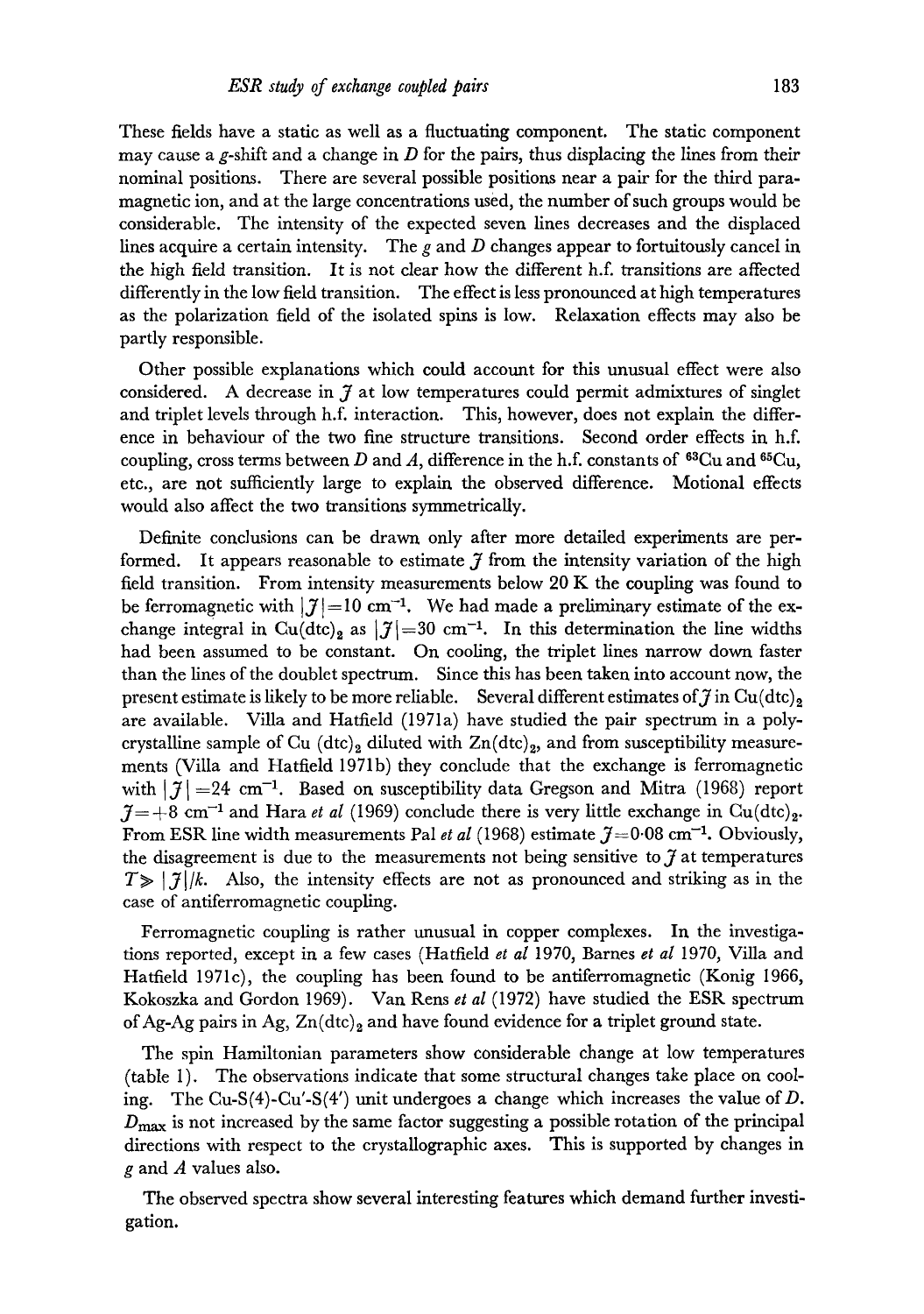| Tempera-<br>ture<br>K | $D_{\max}$ direction |                |                                      |                                                                                                             | $Dr$ direction |                |                                      |                                                                                                    |                    |
|-----------------------|----------------------|----------------|--------------------------------------|-------------------------------------------------------------------------------------------------------------|----------------|----------------|--------------------------------------|----------------------------------------------------------------------------------------------------|--------------------|
|                       | $g_{\rm isol}$       | $g_{\rm pair}$ | h.f.<br>Separation<br>$K_{\rm isol}$ | z.f.s.<br>$D_{\max}$<br>$\times$ 10 <sup>4</sup> cm <sup>-1</sup> $\times$ 10 <sup>4</sup> cm <sup>-1</sup> | Sisol          | $g_{\rm pair}$ | h.f.<br>Separation<br>$K_{\rm isol}$ | z.f.s.<br>D<br>$\times$ 10 <sup>4</sup> cm <sup>-1</sup> $\times$ 10 <sup>4</sup> cm <sup>-1</sup> | $D_{\text{max}}/D$ |
| 300                   | 2.078                | 2.077          | $111-1$                              | 198.1                                                                                                       | 2.098          | $2 - 091$      | 130.9                                | $276 - 0$                                                                                          | 0.717              |
| 20                    | 2.064                | 2.065          | $91-0$                               | $210 - 4$                                                                                                   | 2.066          | 2.061          | $102 - 2$                            | $352 - 2$                                                                                          | 0.597              |
| 12                    | 2.057                | 2.058          | 82.5                                 | $214 - 0$                                                                                                   | 2.053          | 2.048          | $86 - 7$                             | $355 - 4$                                                                                          | 0.602              |

Table 1. Temperature variation of spin Hamiltonian parameters

#### **6. The zero-field splitting tensor**

Since the magnetic ions involved in the exchange interaction do not have orbital momentum, the important contributions to the z.f.s, arise from (i) pseudo-dipolar interaction and (ii) magnetic dipole-dipole interaction. The antisymmetric exchange term is not applicable in  $Cu(dtc)_2$  as the exchange coupled molecules are related by a centre of inversion.

The axis of pseudo-dipolar interaction is expected to coincide with the  $g_{\parallel}$  direction. From the Bleaney-Bowers formula (Bleaney and Bowers 1952) the pseudo-dipolar interaction corresponding to  $|\mathcal{J}|=10$  cm<sup>-1</sup> is calculated to be  $D_{ex}=0.003$  cm<sup>-1</sup> which is much smaller than the experimental value of  $0.028 \text{ cm}^{-1}$ . This mechanism is relatively unimportant in cases where the exchange integral is small. The magnetic dipole-dipole interaction for the Cu-Cu separation of  $3.59\text{\AA}$ , assuming point dipoles at the Cu sites, is  $D_{\text{dip}}=0.061 \text{ cm}^{-1}$  with the metal-metal direction as the axis of the interaction. The sign of  $D_{\text{dip}}$  is negative.  $D_{\text{ex}}$  is also negative for ferromagnetic coupling. The net z.f.s, observed is a tensor sum of the two

$$
D\!=\!D_{\rm ex}\!+\!D_{\rm dip}
$$

In copper acetate and related compounds, the line joining the metal atoms lies along the  $g_{\parallel}$  direction. Also, the exchange integral being high,  $D_{\text{ex}}$  is the important contribution to the z.f.s. In Cu(dtc)<sub>2</sub>, the calculated angle between the  $g_{\parallel}$  and the Cu-Cu' direction is 36°.  $D_{ex}$  being much smaller than  $D_{dip}$ , the z.f.s. is decided mainly by the dipole-dipole interaction, and the z-direction of the z.f.s, tensor lies close to the Cu-Cu' direction. Other cases have been reported where the principal axes of the g and  $D$ tensors do not coincide (Van Rens *et al* 1972, Kokoszka *et al* 1967, Buluggiu *et al* 1971).

The calculated z.f.s, is much larger than the experimental value. Also, the rhombic component comes out to be zero in the point dipolar approximation except for a small contribution from the anisotropy in the  $g$ -factor. From the ESR study of the isolated Cu ion in Cu,  $\text{Zn}(\text{d}t)_{2}$ , the Cu–S bond is known to be highly covalent. The magnetic interaction between the two ions is considerably modified by spin delocalization. Smith and Owen (1971) have suggested a modified point dipole approach to take into account the effects of spin delocalization on spin-spin interaction. The spin densities transferred to the different atoms are considered as point dipoles at the respective atomic sites and the magnetic dipolar interaction is worked out for this distribution on the point dipole model. It is assumed that each Cu atom transfers a fraction of its spin to each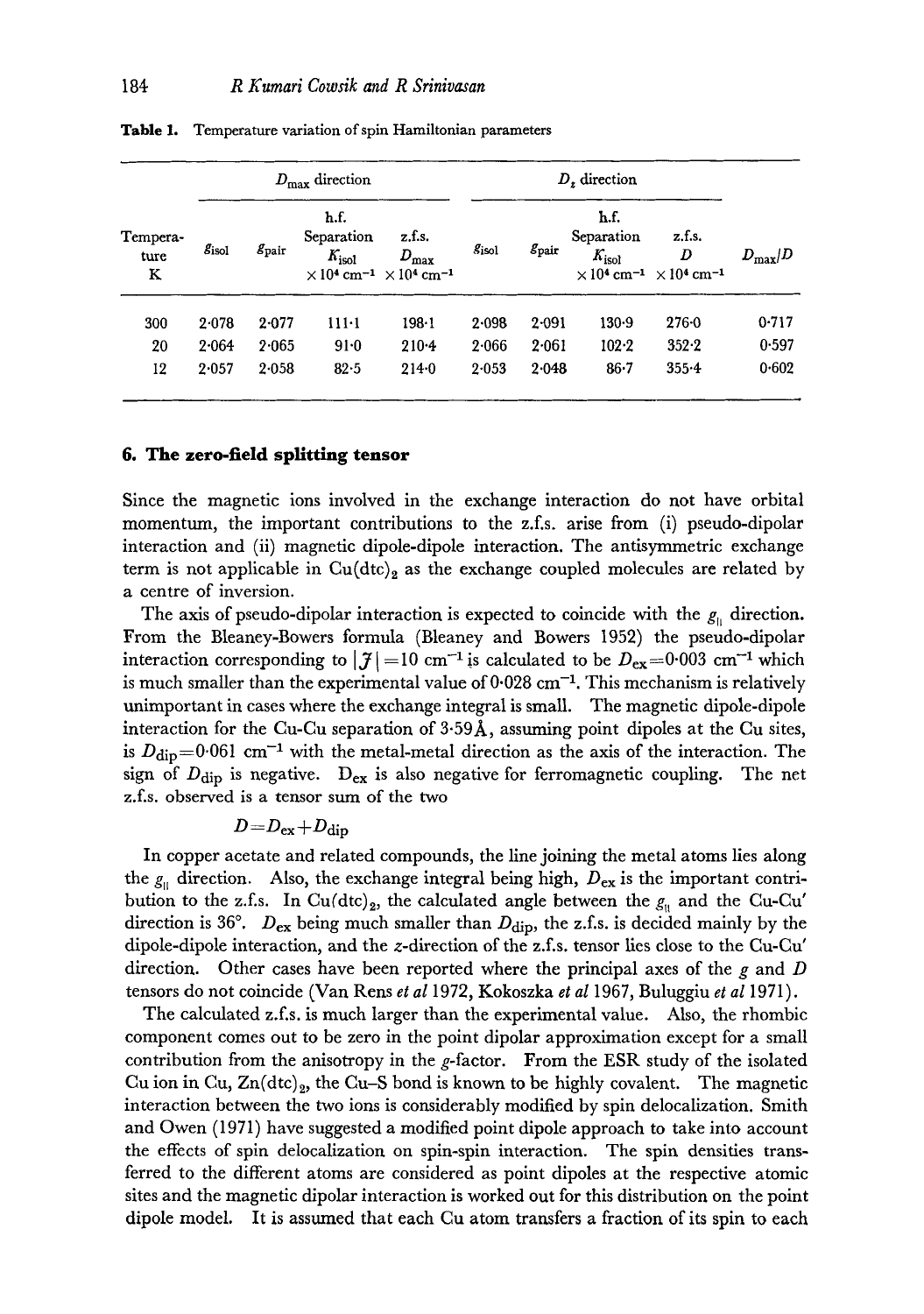of the four in plane S ligands. Thus there are two Cu atoms each with a charge  $(1-4f)$ and eight S atoms with a charge  $f$  on each of them (figure 3). The contributions to the spin Hamiltonian parameters D **and** E of the z.f.s, are:

$$
D_{\text{calc}} = \frac{3}{2} g^2 \beta^2 / r^3 \ (1 - 9 \cdot 4037f + 26 \cdot 5562 f^2)
$$
  
\n
$$
E_{\text{calc}} = g^2 \beta^2 / r^3 \ (2 \cdot 3764 f - 8 \cdot 8497 f^2).
$$

A molecular orbital calculation for  $Cu(dtc)_2$  using the spin Hamiltonian parameters determined by Reddy and Srinivasan (1965) gives  $f=0.1$ . This gives

$$
D_{\rm calc} = 197.5 \times 10^{-4} \text{ cm}^{-1}
$$
  

$$
E_{\rm calc} = 60.4 \times 10^{-4} \text{ cm}^{-1}
$$

Covalent binding is seen to alter the z.f.s. parameters considerably.  $D_{\text{dip}}$  is reduced to a third of the point dipole value. This is low compared with the experimental D value and the calculated  $E$  value has come out larger than that observed. The trends, however, are qualitatively right.

It is evident that the disagreement is due to the over simplified model used. Spin densities have been localized at the atomic sites and overlap has been neglected. When the delocalization is large, the dipole approximation is not sufficiently accurate. A rigorous calculation would involve the expansion of the charge distribution in a series of mulfipoles and calculation of the interaction between the multipole expansions of the two charge distributions.

Since  $D_{\text{dip}}$  is the major contribution to z.f.s. and  $D_{\text{ex}}$  is very small, one would expect the  $D_z$  direction to be along the axis of  $D_{\text{dip}}$ , i.e., the Cu-Cu' direction. The angle between the b-axis and the Cu-Cu' line is calculated to be  $79^{\circ}$  in pure Cu(dtc)<sub>2</sub>. In the isomorphous zinc compound the corresponding angle is 65°. The angle between the b-axis and  $D_z$  determined from experiment is  $68^\circ$ . This is closer to the metal-metal direction in the zinc $(dtc)_2$  lattice probably because the relative orientations of the two  $Cu(dtc)<sub>2</sub>$  molecules are influenced mainly by packing considerations and hence determined by the host lattice. The anisotropy in g-factor may also influence the z-direction slightly.

#### **7. Mechanism of exchange**

 $Cu(dtc)_2$  is one of the few copper compounds in which the exchange interaction is ferromagnetic. The possible exchange mechanisms are (i) direct exchange, and (ii) superexchange through the bridging sulphur atoms.

(i) Since Cu,  $S(4)$ , Cu' and  $S(4')$  lie in the xz-plane (figure 4) direct exchange can arise from the overlap of the  $d_{xz}$  orbitals of the Cu atoms. Unpaired spin density is introduced into the Cu  $d_{xz}$  orbital through spin-orbit admixture with the Cu  $d_{x^2-y^2}$ orbital. However, the Cu-Cu' distance is rather large (3.59A).

(ii) Two superexchange paths involving electron correlation through the ligand sulphur atoms S(4) and S(4') appear to be important in  $Cu(dtc)_2$ . They are:

(a) 33S h.f. interaction study has demonstrated the Cu-S binding to be highly covalent in Cu(dtc)<sub>2</sub>. The spin density from the  $d_{x^2-y^2}$  orbital of Cu is covalently transferred to the  $p_x$  orbital of S(4) (figure 4 (ii)a). This polarizes its doubly occupied  $p_z$  orbital through intra-atomic exchange. The  $p<sub>z</sub>$  orbital of S(4) overlaps with the  $d_{3z^2-z^2}$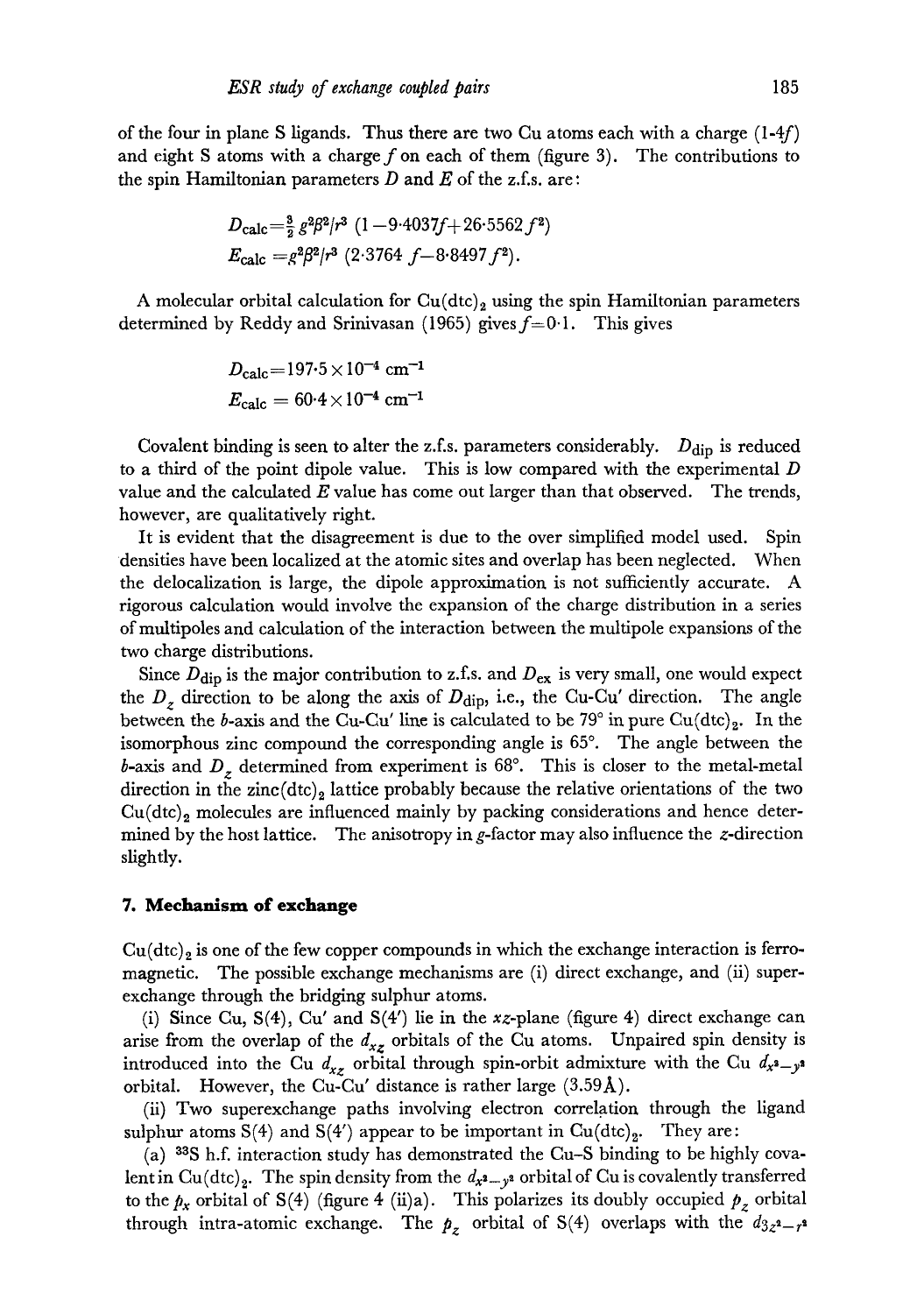

Figure 3. Geometry of exchange coupled Cu atoms and the associated ligands. The fraction of the magnetic moment considered localized at each site is indicated.

**Figure 4.** Exchange paths in  $Cu(dtc)<sub>2</sub>$ .

orbital of Cu', which is orthogonal to the  $d_{x^2-y^2}$  orbital on the same atom; this could lead to ferromagnetic exchange. A similar path exists via S(4').

(b) The  $p_x$  orbital on S(4) is involved in out of plane  $\pi$ -bonding with the  $d_{xz}$  orbital on Cu' and in  $\sigma$ -bonding with the  $d_{x^2-y^2}$  orbital on Cu, thus establishing another path for spin correlation (figure  $4(ii)$  b).

The relative importance of these mechanisms could probably be decided by a numerical calculation.

## **Acknowledgements**

The work described in this paper has been carried out with support from the Department of Atomic Energy. One of us (R.K.C.) thanks the University Grants Commission and the Council of Scientific and Industrial Research for financial assistance.

# **References**

Abragam A and Bleaney B 1970 *Electron paramagnetic resonance* (Oxford: Clarendon Press)

Anufrienko V F, Kogan T M, Rukhadze E G, Dunina V V and Drobyshevskaya E V 1967 Theor. Exper. *Chem. 3* 370

Barnes J A, Hatfield W E and Hodgson D J 1970 *Chem. Gommun.* 1593